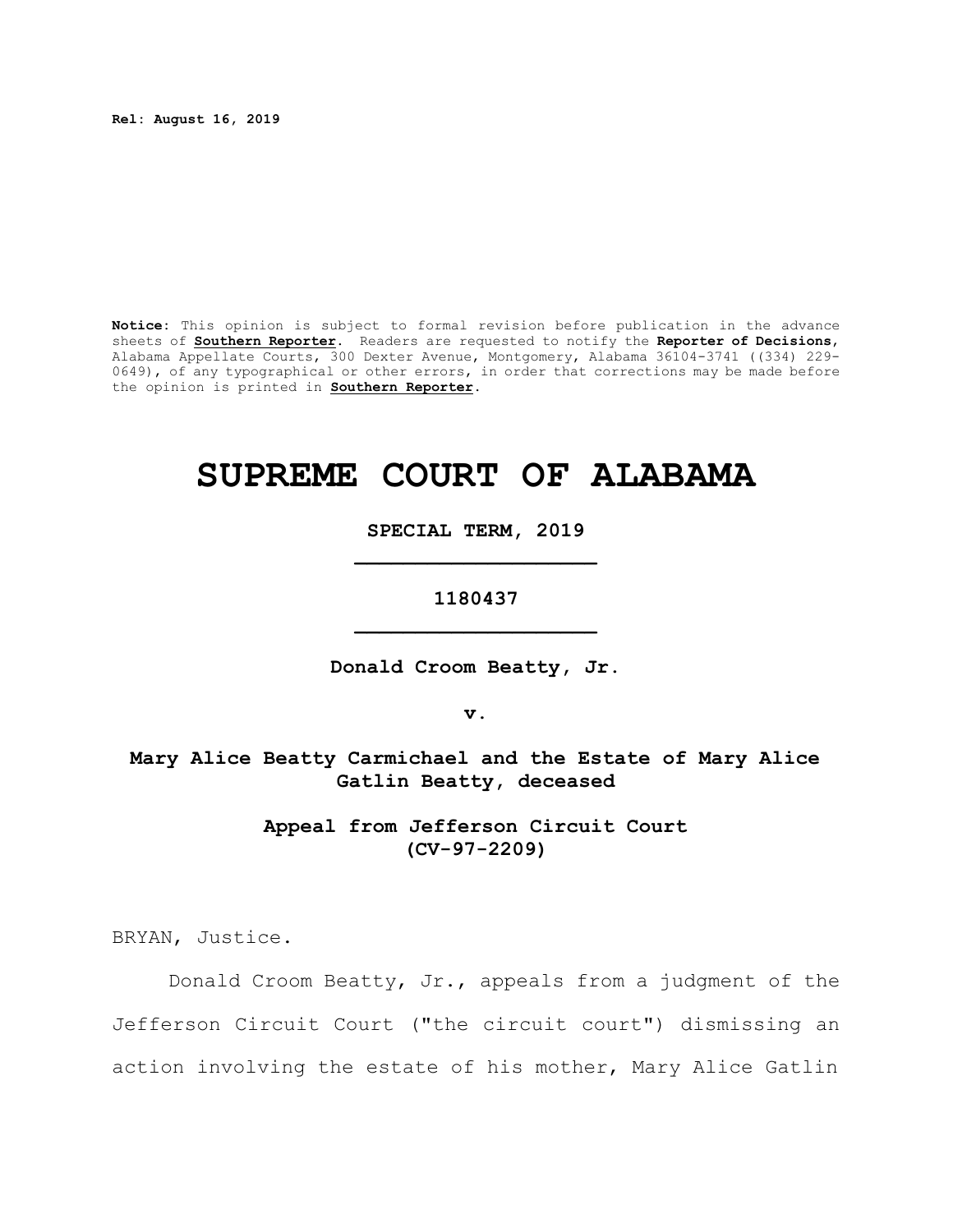Beatty, deceased. For the reasons set forth herein, we dismiss Donald's appeal as untimely filed.

### Facts and Procedural History

It is unnecessary to set forth in detail the procedural history of this case. The record on appeal indicates that Mary Alice Gatlin Beatty ("the decedent") died testate on December 2, 1995; that two of the decedent's children, Donald and Mary Alice Beatty Carmichael ("Mary Alice") filed separate petitions in the Jefferson Probate Court to probate two separate wills signed by the decedent; and that Donald and Mary Alice each filed a contest to the will submitted to probate by the other. The record further indicates that, on April 14, 1997, at Donald's request, the probate court entered an order transferring "the matter" to the circuit court. On May 8, 1997, the circuit court entered an order stating that it was assuming jurisdiction over the will contest pursuant to § 43-8-198, Ala. Code 1975, which generally provides authority to a probate court to transfer a will contest to the circuit court "[u]pon the demand of any party to the contest."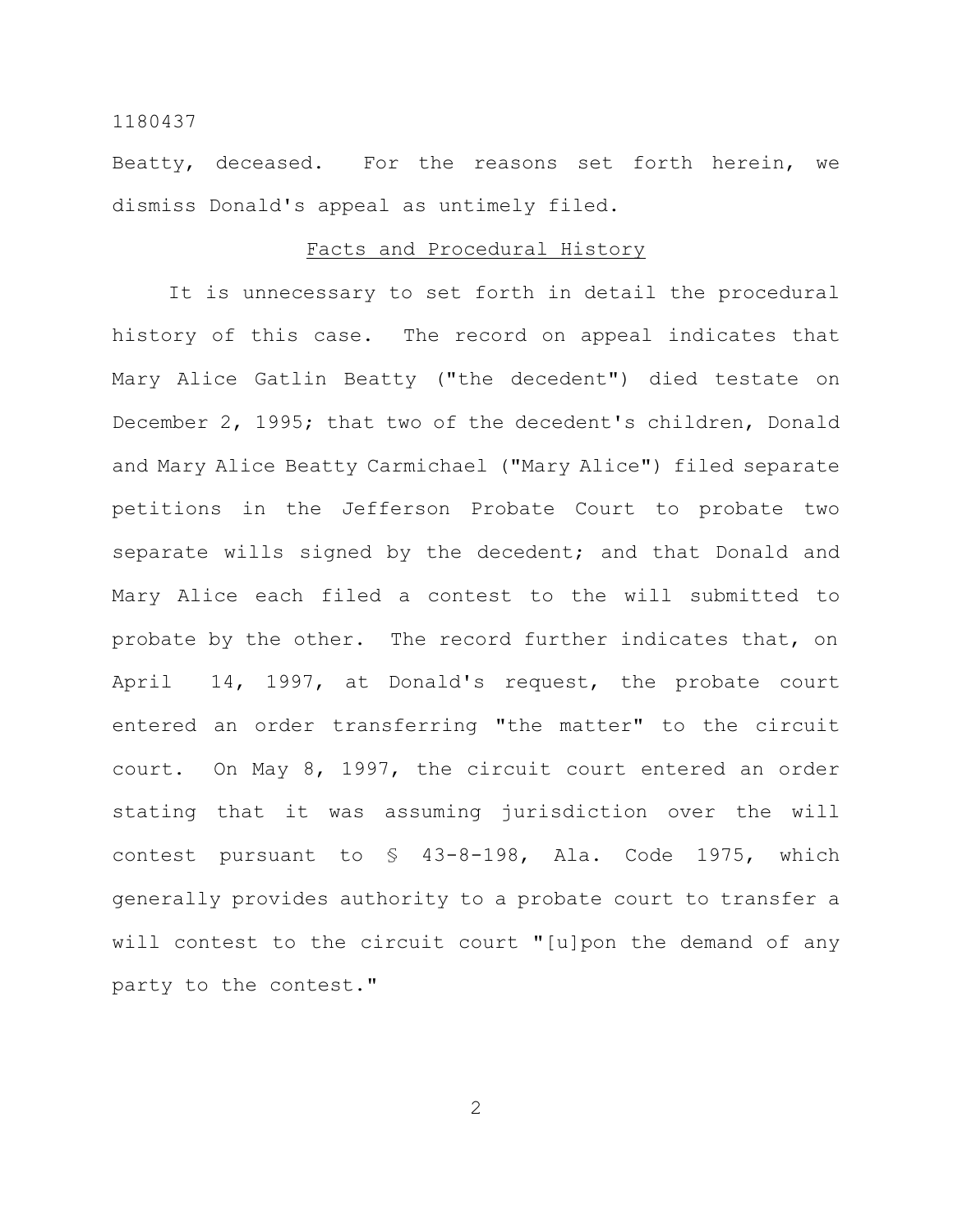The record further indicates that, on September 30, 1999, the circuit court granted a motion for a summary judgment filed by Mary Alice, upholding the validity of the decedent's will dated March 3, 1994, which had been submitted for probate by Mary Alice, and declaring that an instrument dated May 13, 1995, purporting to be the last will and testament of the decedent, which was submitted by Donald, was invalid and void.<sup>1</sup>

On November 3, 1999, the circuit court entered an order purporting to admit the will dated March 3, 1994, for probate and by separate order granted letters testamentary to Mary Alice. On June 9, 2005, at Mary Alice's request, the circuit court entered an order continuing the case on the court's administrative docket. The circuit court subsequently entered another order continuing the case on the court's administrative docket until July 9, 2010.<sup>2</sup> In that order,

<sup>&</sup>lt;sup>1</sup>The order granting Mary Alice's summary-judgment motion is not included in the record on appeal. However, the caseaction summary includes an entry on September 30, 1999, stating that a summary judgment was entered, and a summary of the circuit court's holding in the September 30, 1999, order is included in an order in the record dated November 3, 1999.

 $2$ It appears that the second order continuing the case on the court's administrative docket was based on a request from Mary Alice that stated that a final settlement of the estate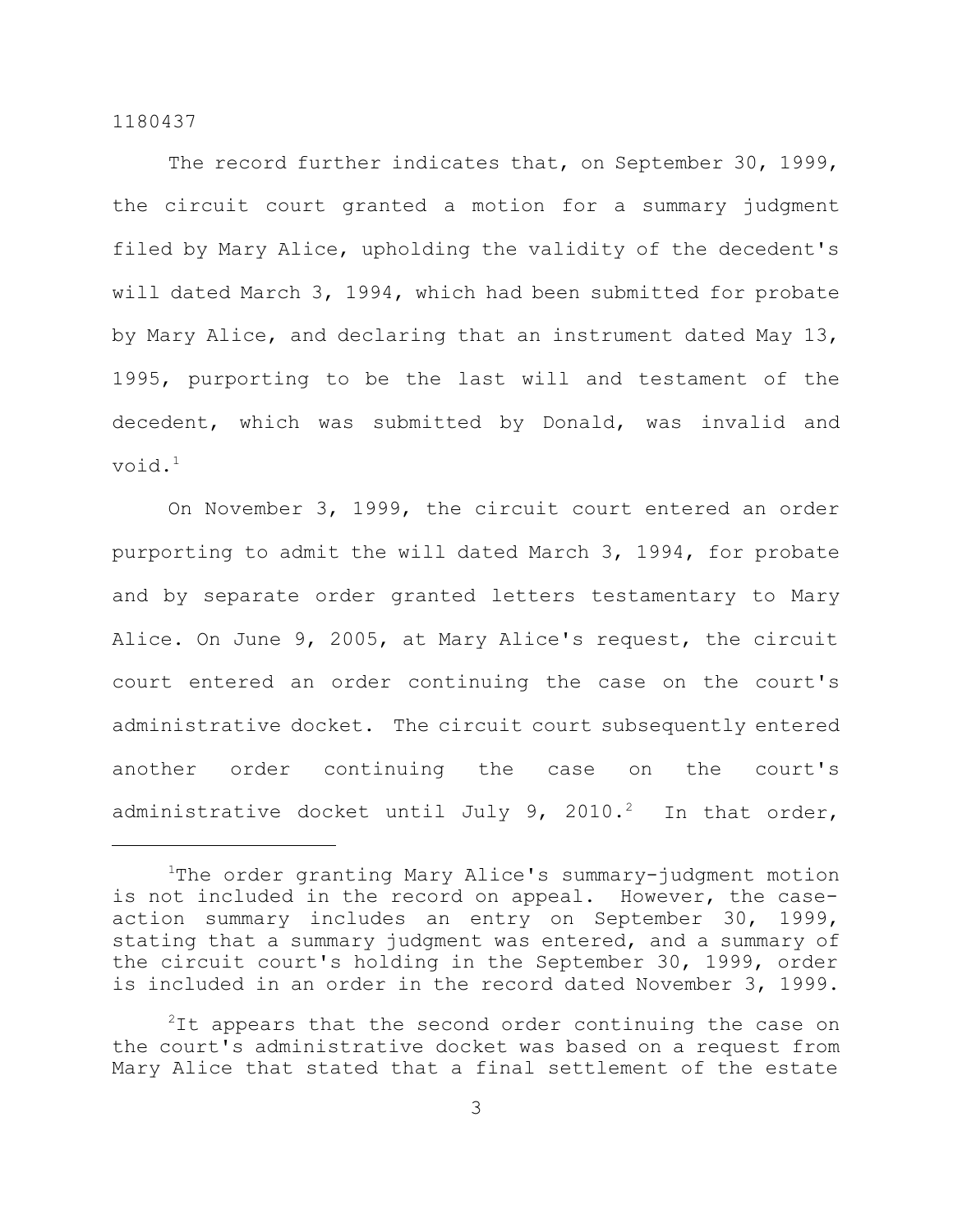"counsel" was directed to file a written report of the status of the case on or before July 9, 2010. No written status report appears in the record on appeal.

On May 1, 2018, the circuit court entered an order removing the case from the court's administrative docket and dismissing the case based on the failure to file a status report as required by the court. On May 22, 2018, Donald filed a "motion to reconsider" the order dismissing the case. Donald asked the circuit court to reinstate the case to its administrative docket or, in the alternative, to conduct a "status conference wherein [he] can be given instruction by the court as to what steps [he] must take for this matter to remain in the administrative docket or place this matter on an active docket." On January 14, 2019, the circuit court entered an order purporting to deny Donald's motion to reconsider. On February 25, 2019, Donald filed a notice of appeal from the May 1, 2018, judgment of dismissal.

#### Motion to Dismiss

was not appropriate because the estate was collecting rent on property that exceeded the amount that would be realized if the property were to be sold.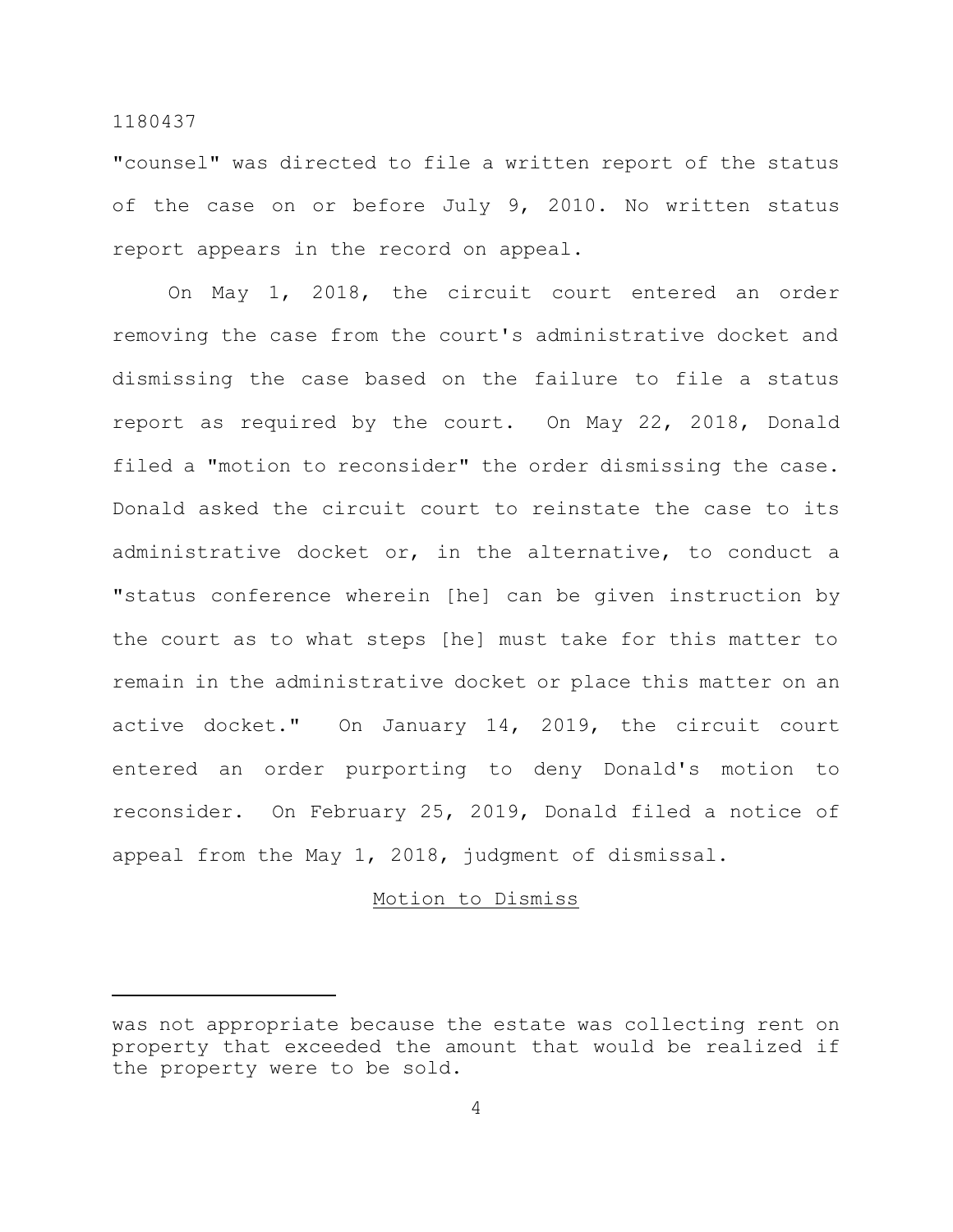On June 10, 2019, Mary Alice filed in this Court a motion to dismiss Donald's appeal as untimely filed. She argues that Donald's "motion to reconsider" was denied by operation of law on August 20, 2018, and that Donald failed to file a timely appeal after that motion was denied. We agree.

This Court treats a motion styled as a "motion to reconsider" as "a Rule 59(e)[, Ala. R. Civ. P.,] motion to 'alter, amend, or vacate' a judgment, if it complies with the guidelines for such post-trial motions set out in Rule 59." Ex parte Johnson, 673 So. 2d 410, 412 (Ala. 1994). See, e.g., Rule 59(e) (requiring a motion filed pursuant to that rule to be "filed not later than thirty (30) days after entry of the judgment"). Donald's "motion to reconsider" was filed within 30 days of the circuit court's May 1, 2018, order. However, because Donald's motion is treated as one filed pursuant to Rule 59, Rule 59.1., Ala. R. Civ. P., applied; under Rule 59.1., because the circuit court did not rule on Donald's Rule 59 motion within 90 days, the motion was denied by operation of law 90 days after it was filed, or on August 20, 2018. See Williamson v. Fourth Ave. Supermarket, Inc., 12 So. 3d 1200, 1204 (Ala. 2009) (noting that, pursuant to Rule 59.1, "a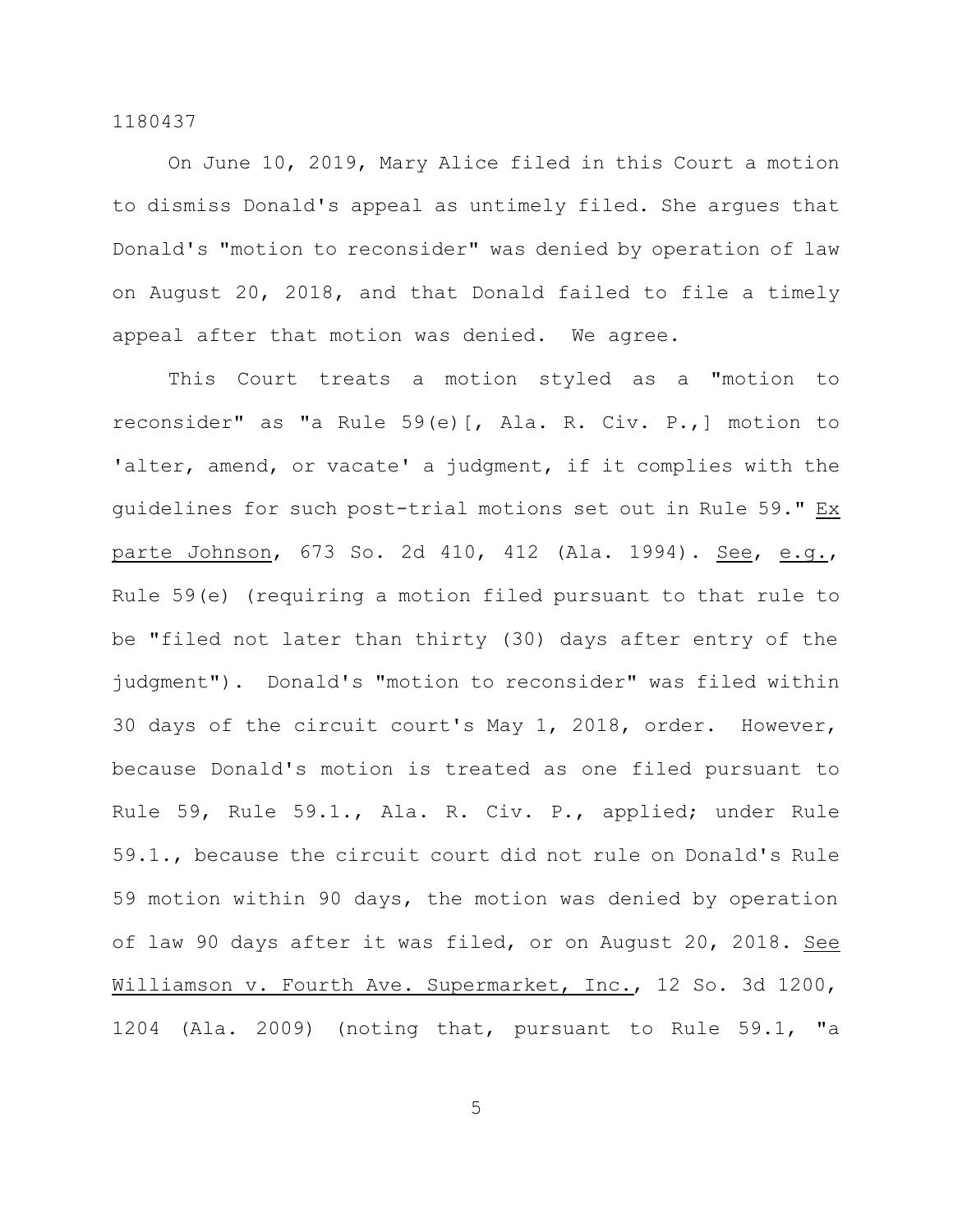postjudgment motion not otherwise ruled upon is denied as a matter of law on the 90th day after the motion is filed"). After Donald's postjudgment motion was denied by operation of law, the circuit court lost jurisdiction to consider that motion. See Ex parte Caterpillar, Inc., 708 So. 2d 142, 143 (Ala. 1997) ("If a trial court does not rule on a postjudgment motion within 90 days, it loses jurisdiction to rule on the motion.").

Pursuant to Rule 4(a)(1), Ala. R. App. P., Donald had 42 days from the date his postjudgment was denied by operation of law to file a notice of appeal. See Williamson, 12 So. 3d at 1204 ("The 42-day 'time for filing a notice of appeal shall be computed from the date of denial of such motion by operation of law, as provided for in Rule 59.1.'" (quoting Rule 4(a)(1))). Accordingly, Donald had until October 1, 2018, to file his notice of appeal. Donald, however, did not file his notice of appeal until February 25, 2019, long after the time for filing a notice of appeal had passed.

Donald argues that the circuit court did not have subject-matter jurisdiction to enter any order after it decided the will contest, including the May 1, 2018, order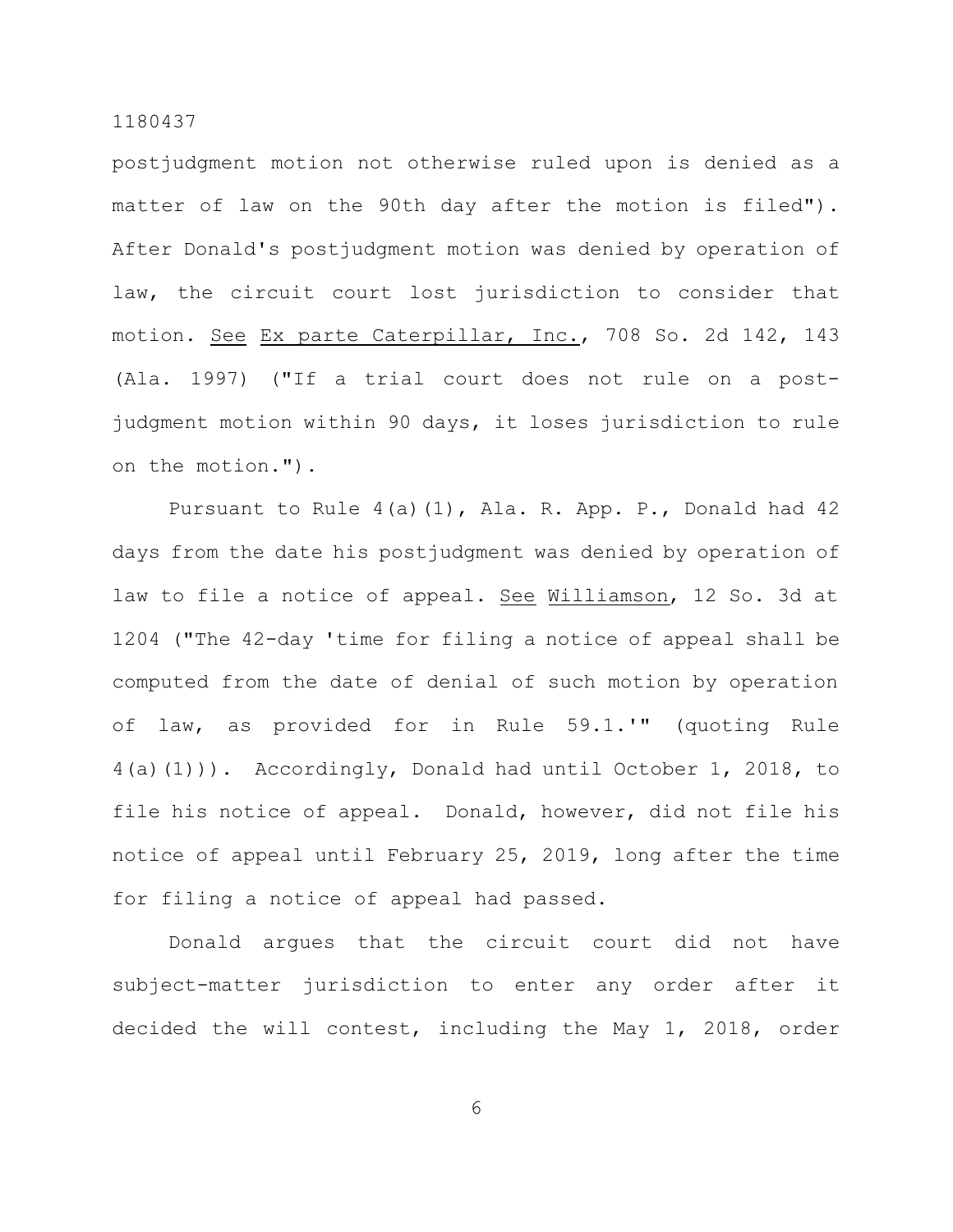dismissing the case; he contends that, because the absence of subject-matter jurisdiction may be raised at any time, this Court should consider the merits of his appeal, despite the fact that his notice of appeal was not timely filed. This argument reveals a misunderstanding of this Court's appellate jurisdiction. "'Timely filing of the notice of appeal is a jurisdictional act. It is the only step in the appellate process which is jurisdictional.'" Harden v. Laney, 118 So. 3d 186, 187 (Ala. 2013) (quoting Committee Comments to Rule 3, Ala. R. App. P.). Rule 2(a)(1), Ala. R. App. P., provides that "[a]n appeal shall be dismissed if the notice of appeal was not timely filed to invoke the jurisdiction of the appellate court." (Emphasis added.) Thus, without a timely filed notice of appeal, the jurisdiction of this Court is not invoked, meaning that this Court has no authority or power to review the judgment being appealed. See Holmes v. Powell, 363 So. 2d 760, 762 (Ala. 1978) (holding that, given that a "timely filing of the notice of appeal is jurisdictional," this Court has "no alternative" but to follow the "mandate" of Rule 2(a) and dismiss an untimely appeal).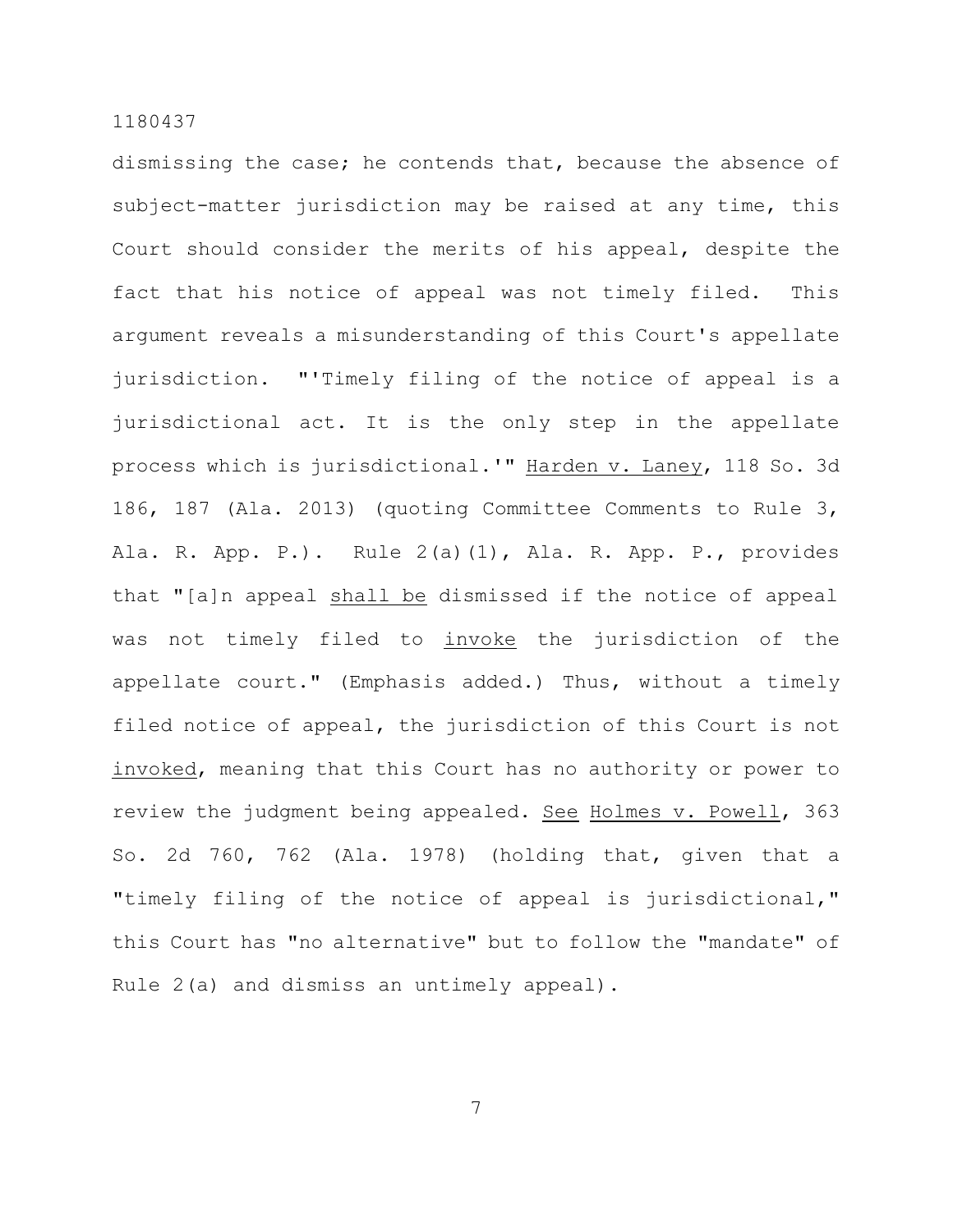Although it is true that the absence of subject-matter jurisdiction cannot be waived and that it can be raised at any time by any party, see generally Campbell v. Taylor, 159 So. 3d 4, 11 (Ala. 2014), this does not mean that a party can appeal from a judgment that was allegedly entered without subject-matter jurisdiction at any time. To hold otherwise would mean that an appeal from a judgment entered without subject-matter jurisdiction could be taken years or even decades after the judgment was entered. The Alabama Rules of Appellate Procedure, however, do not allow a notice of appeal to be filed outside the time parameters set forth in Rule 4, Ala. R. App. P. In circumstances in which a party wants to challenge a final judgment that was allegedly entered without subject-matter jurisdiction, Rule 60(b), Ala. R. Civ. P., provides a method for doing so. See generally Campbell, supra.

# Conclusion

Donald's notice of appeal was untimely filed; therefore, it did not invoke the jurisdiction of this Court to consider the propriety of the judgment appealed. Accordingly, Donald's appeal is due to be dismissed.

APPEAL DISMISSED.